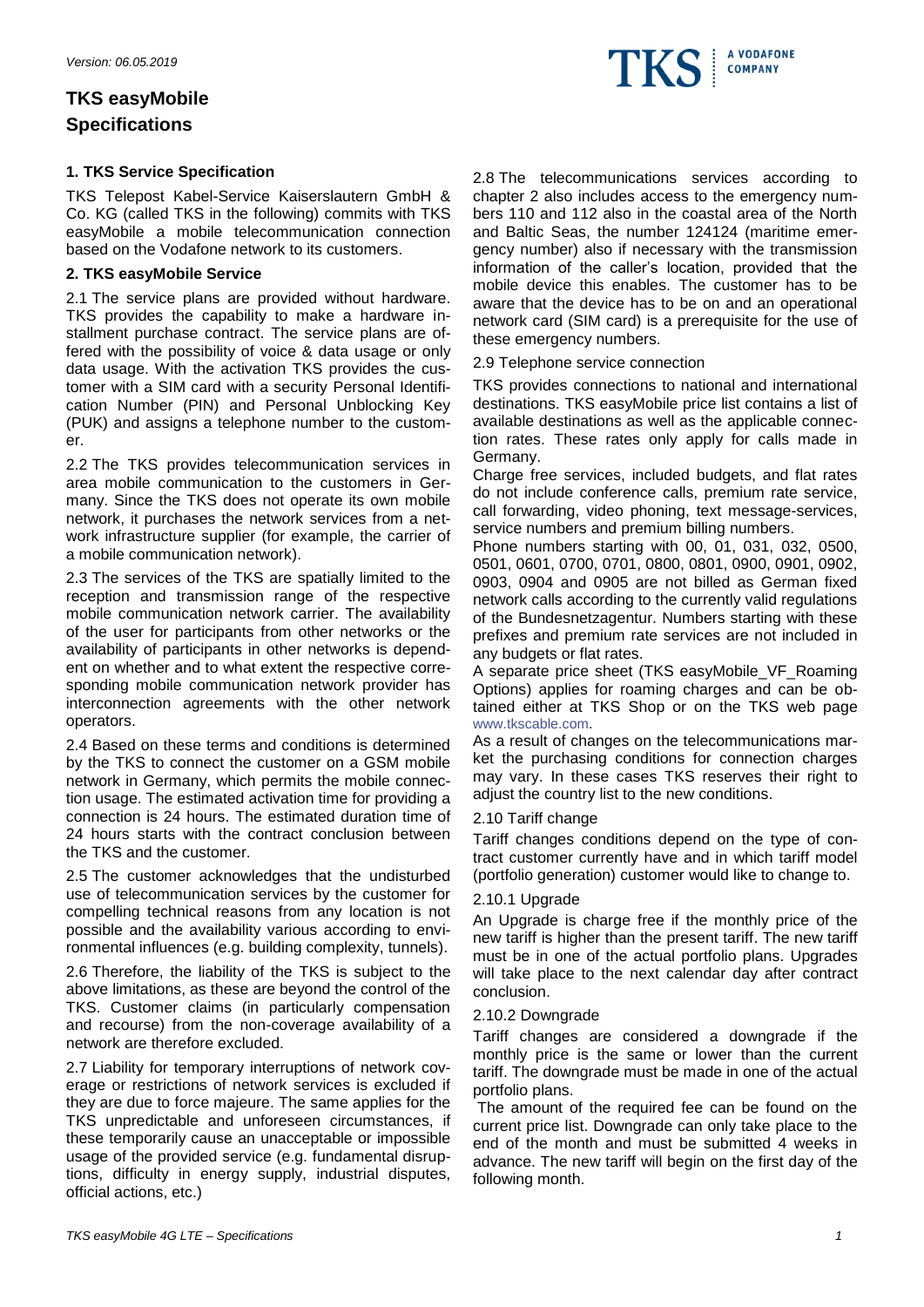

### 2.10.3 Portfolio change (Generation change)

When switching between different portfolio groups or from an older tariff generation to a current tariff generation different conditions to the regulation from up- and downgrade may apply.

### 2.11 Network service features

### 2.11.1 Phone Number Transmission

The phone number of the access is transmitted for all outgoing calls unless this feature is deactivated over the mobile hardware device.

### 2.11.2 Caller ID

The phone number of incoming phone calls is transmitted and shown on the customer's display unless call number transmission is suppressed.

### 2.11.3 Voicemail Box

Voicemail Box (virtual answering machine) is provided to the customer with the activation of TKS easyMobile service and is charged according to the current service plan.

### 2.11.4 Call Forwarding

The TKS easyMobile network forwards automatically incoming calls without interruption of an operator directly to the voicemail box (if this function has been configured) or to mobile or fixed network connection national and international that has been setup from the customer. Charges for call forwarding can be retrieved on the actual price list.

### 2.11.5 Call Waiting

During an existing voice call additional calls are signalled by a tone. The calling party's number may be displayed. The waiting call can be accepted additionally – alternating between lines is possible. Customers can permanently deactivate the call waiting feature over their hardware device.

### 2.11.6 Alternating between lines

Two connections may be alternately used from one telephone access, without having to intermediately disconnect a connection.

### 2.11.7 Three-party conference

In addition to an existing connection a further connection may be established and the conversations can be switched to have a three-party conference.

# 2.11.8 Text Messages

Text Messages (Short-Message-Service) enables customers with text messages compatible hardware the capability to send and receive text messages from up to 160 characters per message. Requirement for receiving a text message is that the SIM card or mobile device has enough free storage room.

### 2.11.9 MMS

MMS (Multimedia-Message-Service) enables customers with compatible hardware and a data volume up to 300 KB according to the GSM MMS the sending and receiving of standard message, picture and/or tone as a MMS message.

### 2.11.10 Emergency calls

With inserted SIM card and the availability of any commercial cell phone network are the emergency numbers 110 and 112 always available, provided that a voice call compatible telecommunication device gets used In most cases the exact position of the caller cannot be located but the radio cell in which the call is coming from.

### 2.11.11 Block of 0900 numbers

The block of 0900 numbers is a default option with TKS easyMobile and is charge free. If this feature is not desired it must be requested to be removed.

### 2.11.12 Block of 0137 numbers

The block of 0137 numbers is a default option with TKS easyMobile and is charge free. If this feature is not desired it must be requested to be removed.

### 2.11.13 Block of 22 numbers

(Premium Voice Short dial numbers [e.g. ADAC])

The block of 22 numbers is a default option with TKS easyMobile and is charge free. If this feature is not desired it must be requested to be removed.

### 2.11.14 Block of 0180 numbers

The block of 0180 numbers is a default option with TKS easyMobile and is charge free. If this feature is not desired it must be requested to be removed.

### 2.11.15 Block of 118x numbers

The block of 118x numbers is a default option with TKS easyMobile and is charge free. If this feature is not desired it must be requested to be removed.

### 2.11.16 Block of mobile payment

(e.g. third-party services)

The block of mobile payment is a default option with TKS easyMobile and is charge free. This feature cannot be removed (Due to offering VAT free services).

### 2.11.17 Cost Control

In order to protect customers against very high invoices, TKS observes electronically the originated call, and data (Roaming and Third party services are not included in this monitoring) charges of every connection. When the first fixed limit has been reached, TKS will inform the customer about this status. To protect the customer against high costs the connection will be blocked for incoming and outgoing calls after the second fixed limit has been reached. It is still possible to make emergency calls. On customer request adjustments can be made to the limit by which the customer is warned and/or blocked (Certain regulations apply for customers with VAT exemptions. Refer to VAT exemption information). Within the first 3 months increasing in the limit can only be granted after a pre-payment has been made.

### **3. Mobile Number Porting**

3.1 Transfer of the customer's existing mobile phone number from another carrier to the new service provider: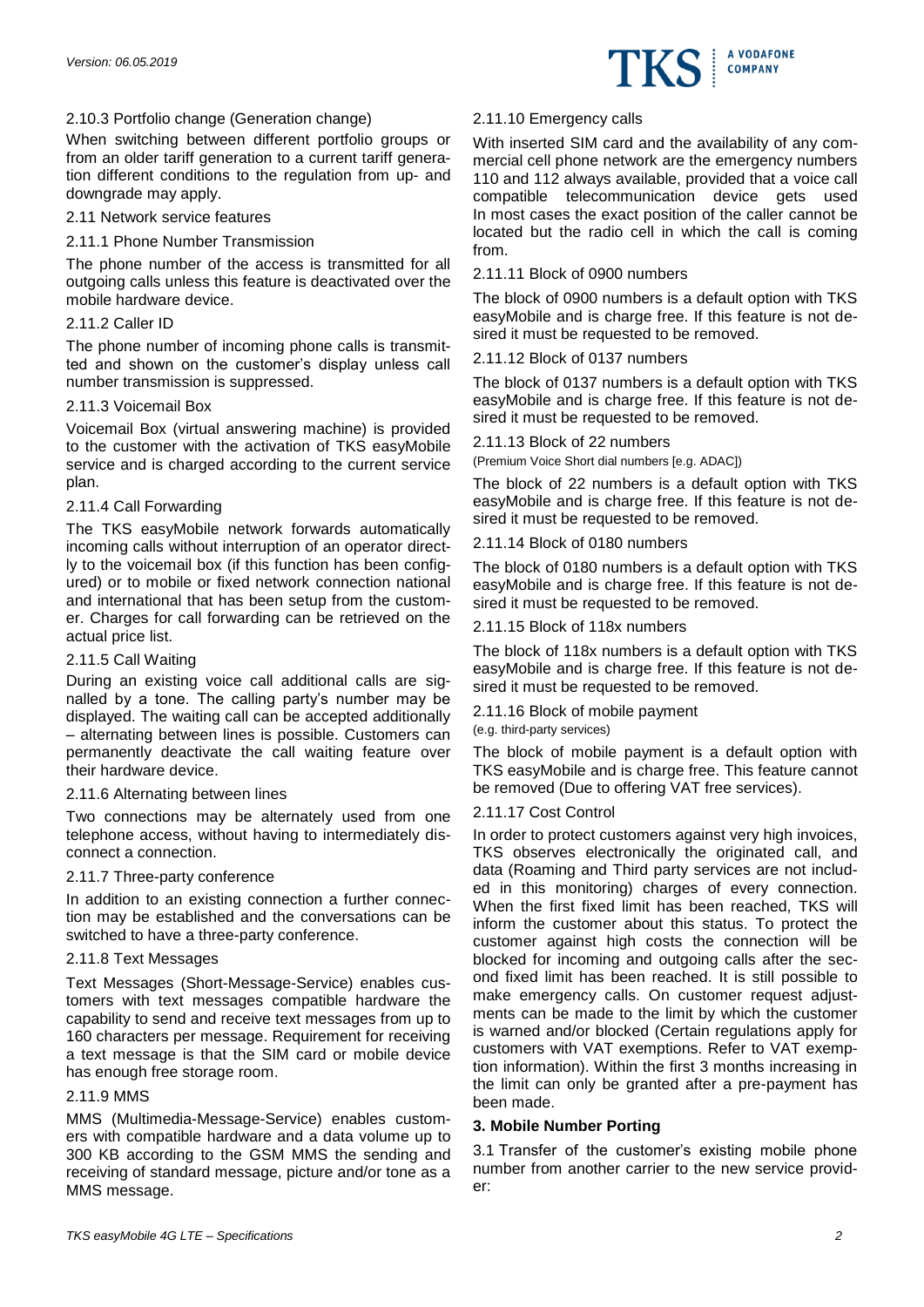

3.1.1 Porting is possible for an existing mobile phone contract (old contract) with another mobile provider (exporting mobile provider) during the term and not later than to the 90th calendar day after the cancellation due to the present mobile contract from service provider authorized mobile connection. For this the customer can assign the service provider, which forwards the number porting request to the exporting mobile service provider and handles with them the necessary porting steps.

3.1.2 The telephone number porting expects a completely and truthfully completed porting request. This can be found in Internet over the product page or obtained by the mobile provider.

3.1.3 Should the customer violate their obligations under the contract in regards to telephone porting, in particularly with providing wrong information in regards to the porting application, or is the porting due to some other reason that the customer is responsible for (e.g. by simultaneously assigning more than on mobile provider to port the telephone number), the service provider is entitled to claim compensation.

3.1.4 This porting request must be generally received no later than the 85 calendar days after the closure of the customer's contract from the exporting mobile provider to the service provider; otherwise the service provider cannot ensure the porting request within a maximum of 90 calendar days after the closure the contracts the exporting mobile provider.

3.1.5 The existing contract between the exporting service provider and the customer remains unaffected by the phone number porting. The customer may inquire about all arising expenses at the exporting mobile service provider (e.g. via telephone).

3.1.6 With porting an outage may occur for up to a calendar day. During this time period it is technically not possible to provide the performance that was contractually agreed to with the service provider, in particular mailbox usage, voice and data connections.

3.1.7 The customer`s requested telephone porting by the service provider can only be charge free revoked up to the specified porting date that was negotiated between the service provider and the exporting mobile provider.

3.1.8 Should the respective phone number be used again by customer request by the exporting mobile provider or by another mobile provider after this time frame, a new porting request from the exporting (e.g. new mobile provider) provider is required. For this new porting request the exporting mobile provider will charge a processing fee according to § 46 chapter 5 TKG which corresponds to the costs arising through the transfer to the mobile provider and which can be referred to on the TKS easyMobile price list. In addition for such cases of (return) porting the regulations according to paragraph 15.2 also applies.

3.2 Transfer the customer own phone number to another mobile provider

3.2.1 The exportation of a phone number to another provider (importing mobile provider) can only be done if the porting request is submitted to the service provider by the importing mobile provider no later than to the 85th calendar day after the closure of contract. If the porting request is not submitted by this deadline the phone number will be returned to the service provider.

3.2.2 If during the term of the contract with the service provider a request for a porting of the mobile phone number to a another mobile service provider by the customer takes place, the existing contract between the customer and the service provider keeps unaffected by the porting. The customer may request the further costs arising from the existing contract costs with the service provider. On request the customer receives a new mobile phone for the remaining contract term after the porting.

3.2.3 The porting request must be done at the receiving mobile service provider side, who informs the service provider about the porting request. In case of a telephone number porting of an existing contract, the service provider will inform you about the conditions of porting and seek the agreement of the customer for porting.

3.2.4 The porting process may cause downtime of up to one calendar day. During this period, it is technically not possible to use the services of existing mobile phone contract with the service provider, particularly voice telephony, voice mail and data transmission.

3.2.5 When porting the mobile phone number to another mobile service provider, the service provider will charge a handling fee according to § 46 chapters 5 of the TKG, which corresponds to the costs for the service provider resulting from the exchange and the price list, can be seen.

### **4. Rate of transmission**

TKS easyMobile 4G LTE tariffs have generally up to 500 mbps download speed and up to 100 mbps upload speed this represents the upper limit and cannot be guaranteed.

The transmission speeds in the download and in the upload are indicated for your service plan in the respective price list that was contractually agreed to. When using the data, the logged-in users share the available bandwidth (so-called shared medium) in the mobile radio cells. The actual achievable transmission speed during data usage is depending on - the local availability of the respective mobile radio

- technology,
- The network load of the Internet backbone,
- The occupancy / utilization of the mobile radio network by the number of users in the respective mobile radio cell,
- The distance to the antenna and the movement of the user,
- the terminal used (including its operating system and other software used),
- the transmission speed of the selected servers of the respective content provider,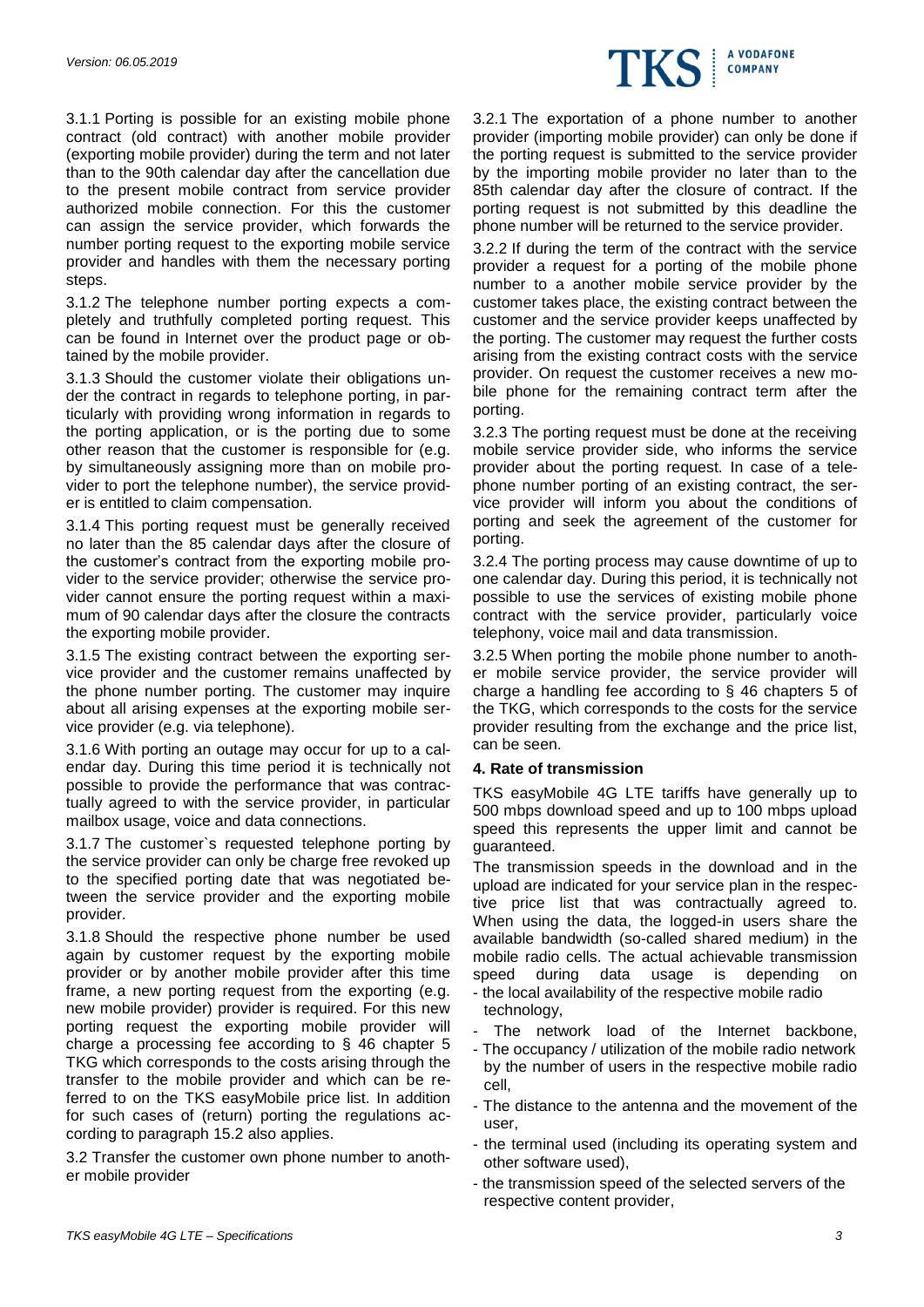

- use outside or inside buildings. Within buildings, network availability and transmission speed may be limited.

In the event of imminent temporary and exceptional network congestion, bandwidth-intensive services (e.g. streaming music, video streaming, gaming, large e-mail attachments) may be limited. Downloads may take a long time.

### **5. Effects of Bandwidth Restriction on Applications and Services**

If the transmission speed is reduced to 32 kbps / 64 kbps in the download after consumption of the data volume agreed in the respective contract, the Internet access is only limited usable. Services with high bandwidth requirements (e.g. music streaming, video streaming, gaming, large e-mail attachments, large downloads) are no longer usable in this case.

# **6. Signal Coverage**

6.1 The performance of the mobile data card is territorially restricted to the reception range and transmission range of the mobile networks or their power supply.

Information about the range of coverage, regarding in particularly the signal coverage at the customer's preferred locations, can be obtained from the network provider.

6.2 The TKS guaranteed also with fundamentally existing network coverage no ensures for signal coverage within closed rooms or in specific locations, as these may be affected by the structural conditions.

6.3 The TKS reserves the right to limit its services at times if this is necessary because of capacity limits respectively to request a limitation over a mobile network provider. Temporary disturbances, restrictions or interruptions of services can also be found in by an emergency or disaster, caused by atmospheric conditions and geographic circumstances as well as interference of technical funk, loss of power, or technical changes to the system because of miscellaneous measures (e.g. maintenance work or repairs), that are necessary for the proper or improved provision of services, or for reasons of force majeure arise (including strikes and lockouts).

# **7. Wifi-Hotspot and Router Usage**

The TKS 4G LTE UNLIMITED & 4G LTE Data Int Max plan does not allow the use of the SIM card in routers or other stationary devices. Tariff and optional data services (Data flat and / or data-inclusive volume) are exclusively for the own use of the customer. Services in the form of WiFi / WiFi networks / hotspots for business / public use by third parties are prohibited. If these types of use are not expressly permitted, a separate, specific agreement with TKS / Vodafone is required. The tariffs use admissibility in the terminal of the customer as a modem / personal hotspot for their own or private use remains unaffected. Tariffs with unlimited data volume may only be used as end customer with domicile in Germany in the usual scope mobile in a smartphone. The resale is just as inadmissible as the use in routers and the transfer to third parties. The same applies to

the operation of commercial services and the routing of data connections. TKS / Vodafone reserve the right to automatically disconnect the connection after every 24 hours and to terminate the contractual relationship extraordinarily in case of unusual consumption behavior.

# **8. Included Additional Options**

### 8.1 Rollover Data for 4G Voice Tariffs

Rollover Data keeps the unused data volume from the current billing cycle until the end of the following billing cycle. The included monthly tariff data volume will always be used before the rollover data goes into effect. The Rollover Data may also be used within EU countries.

### 8.2 Vodafone Hotspot Usage

With your easyMobile service you'll have access to Vodafone's nation-wide network of over 1.5 million highspeed hotspots located outdoors in public spaces, and indoors in restaurants, hotels, and other businesses.

To locate the hotspots near you go to the hotspot finder web page or use the Vodafone Hotspot finder app (German only).

8.3 WiFi Calling

(Only included in TKS easyMobile smartphone services concluded after the 10<sup>th</sup> April 2017.)

WiFi Calling allows the capability to make and receive calls via WiFi and achieve better conversation quality in areas where cellular network have poor or no reception. A smartphone that supports WiFi Calling and a WiFi connection are required.

Calls made over WiFi calling are charged according to the original tariff.

International and other connections that are not included in your plan will be charged when using WiFi Calling. WiFi Calling is only available within the German WiFi network and is not available for Roaming.

Note: If the WiFi area is departed, an interruption may occur.

### 8.4 GigaPass

With the GigaPass option the use of selected apps are categorized in a pass without deducting from the plans included data volume.

One GigaPass option is charge free included in the service plan (personal choice) and up to three more passes can be added for an additional monthly fee (refer to price list).

The GigaPass options are only available with TKS 4G LTE XS- L tariffs (not available for 4G LTE UNLIMITED or Data plans).

- Chat Pass
- Social Pass
- Music Pass
- Video Pass (Not available with: 4G LTE XS or S tariff plan)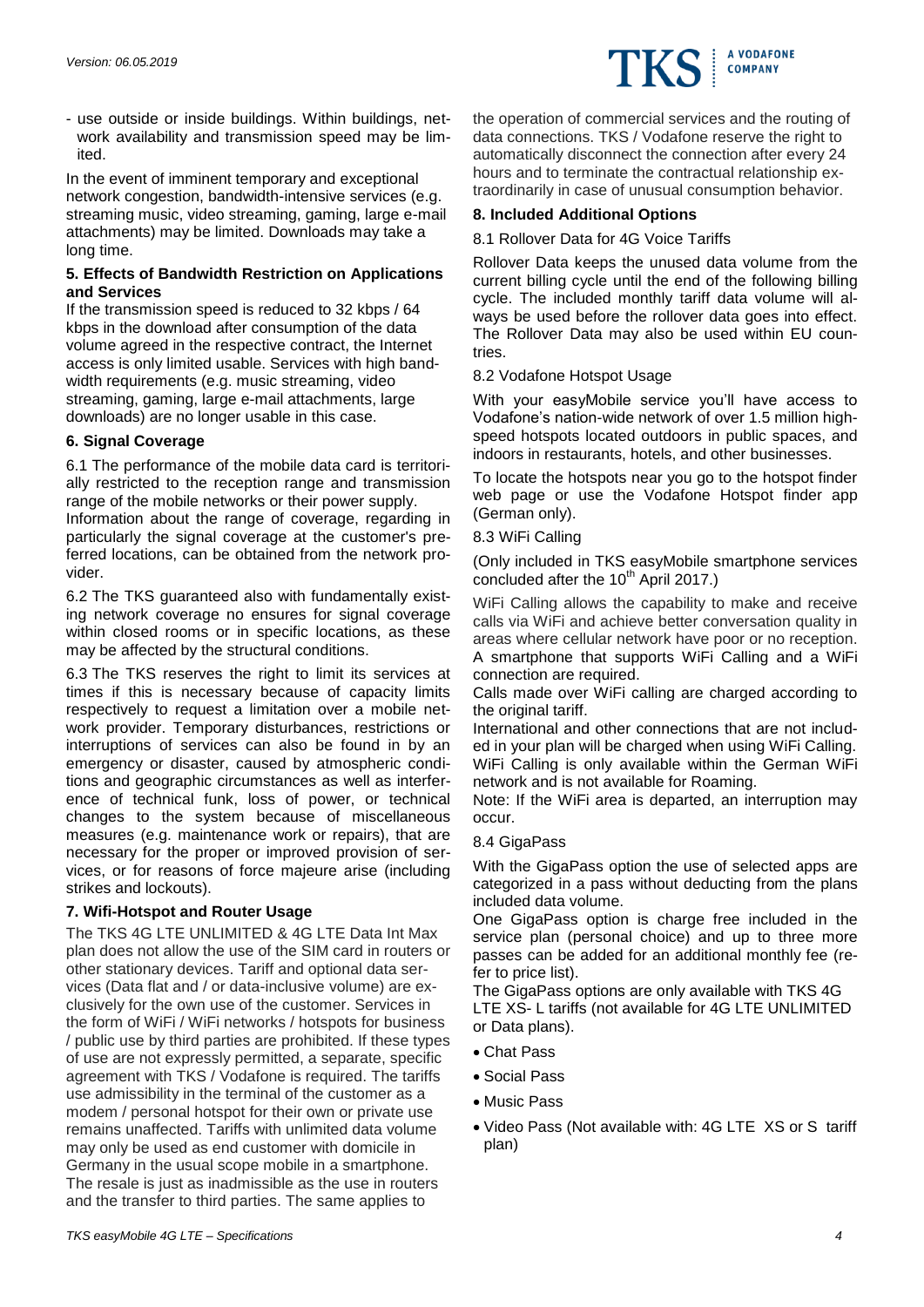# 8.4.1 GigaPass Option Change

Included & Non-Included GigaPass option: can be changed to the next billing cycle  $(6<sup>th</sup>$  of the month). The request for GigaPass option change must be submitted before the last working day of a month and starts on the  $6<sup>th</sup>$  of the following month.

### 8.4.2 GigaPass Participating App Partners

The customer is responsible for informing theirself about the availability of the currently participating app partners before contracting (a listing of the currently participating app partners can be found under: [www.tkscable.com\)](http://www.tkscable.com/).

The participating app partners listed under a dedicated pass may change. Apps can be added or dropped.

The services of participating app partners are not part of the GigaPasses, and the respective partner terms of usage apply.

# 8.4.3 GigaPass Speed Limitation

If the original plans data volume has reached the speed limitation, the GigaPass options will also be limited in speed.

### 8.4.4 GigaPass Non-Included Services

Voice and video telephony, advertising and the opening of external links are not included in the GigaPasses and the usage is deducted from the plans data volume.

If a link to another app or webpage is used, the data usage will be deducted from the original plan.

When using apps via Tethering or Virtual Private Network (VPN) the usage will be deducted from the plans included data volume.

### 8.4.5 GigaPass Hotspot usage

The GigaPasses can not be shared on other devices via a personal hotspot.

### 8.4.6 GigaPass Video Contents

At the moment video contents are not compressed. However, the provider reserves the right to restrict video streaming content to SD quality (480p) in the future.

### 8.4.7 GigaPass Roaming

All the GigaPasses are **only valid nationally**. Abroad the respective data volume from the tariff will be used.

# 8.4.8 GigaPass Duration/Cancellation

The GigaPass Options starts on the requested date and ends with the termination of mobile contract. The GigaPass options can not be canceled without cancelling the entire mobile contract.

### 8.5 EU Roaming

8.5.1 With the 4G LTE Data Int XXL, 4G LTE XS, S, M, & L Roaming within the EU countries, Norway, Iceland, and Liechtenstein is included. Free minutes and free text messages can be used also in other EU countries without additional costs.

The use of TKS 4G LTE XS, S, M, & L voice tariffs without additional costs applies only for temporary trips into the EU-countries, Norway, Iceland, and Liechtenstein. According to the valid specifications of the EU-

Roaming regulation TKS is entitled to charge regulated surcharges per service, after the customer has been registered during a continuous period of four months for more days in a foreign EU network than in the German Vodafone network and if the major part of the usage took place in an EU foreign country, Norway, Iceland or Liechtenstein.

A VODAFONE **COMPANY** 

The surcharges apply to the valid EU regulations. A notification will be sent via text to the customer at least two weeks before the surcharges are collected. Within these two weeks the customer has the opportunity to adjust the usage behavior according to the above criteria in order to prevent being charged the surcharges.

8.5.2 TKS 4G LTE UNLIMITED: The unlimited data usage is only valid within Germany. The 4G LTE UN-LIMITED has 30 GB included for EU countries and the easyTravel option. After the 30 GB are exceeded there will be a charge per MB of  $\epsilon$  0.0045.

8.5.3 With the TKS 4G data national tariffs Roaming is restricted. The included budgets can only be used while in Germany. No Roaming possible.

# **9. Not Included Additional Options**

The appropriate prices and availability for these options are in the TKS easyMobile price list.

9.1 Additional TKS 4G Tariff Options

9.1.1 TKS easyConnect Mobile Global Option

The easyConnect Mobile Global option is an additional option that can be added for €14.95 to the easyMobile contract.

The service can be used via myTKS App on one mobile device per contract with the login data provided over the registration of a myTKS account. The registration for myTKS is conducted over the TKS web portal: tkscable.com. The username and password from the myTKS account is the login data for the myTKS App. The user will be prompted to select one of their App relevant contracts for pairing after login. An automatic pairing verification will take place after the contract selection has been made. The use of more than one mobile device per contract is not possible. Pairing of a new / different device to a contract is possible.

Customer is responsible to keep their login data secret, also not to provide it to a third party.

If the customer allows the usage of third party the customer is liable for all costs that result in usage of a third party. If the customer suspects that unauthorized third parties have gained knowledge of the login data the customer is held responsible to immediately change the login data and report the unauthorized usage to TKS.

In case of theft, loss or misplacement of the login data or hardware device the customer remains obliged to pay for the usage, independent charges due to the use by a third party until the notification of the loss or misplacement has been received by the TKS. This also applies for connections that were established up to the blocking time (blocking charges apply to the customer), and if the customer negligence failed to report immediately to the TKS, the payment obligation of the custom-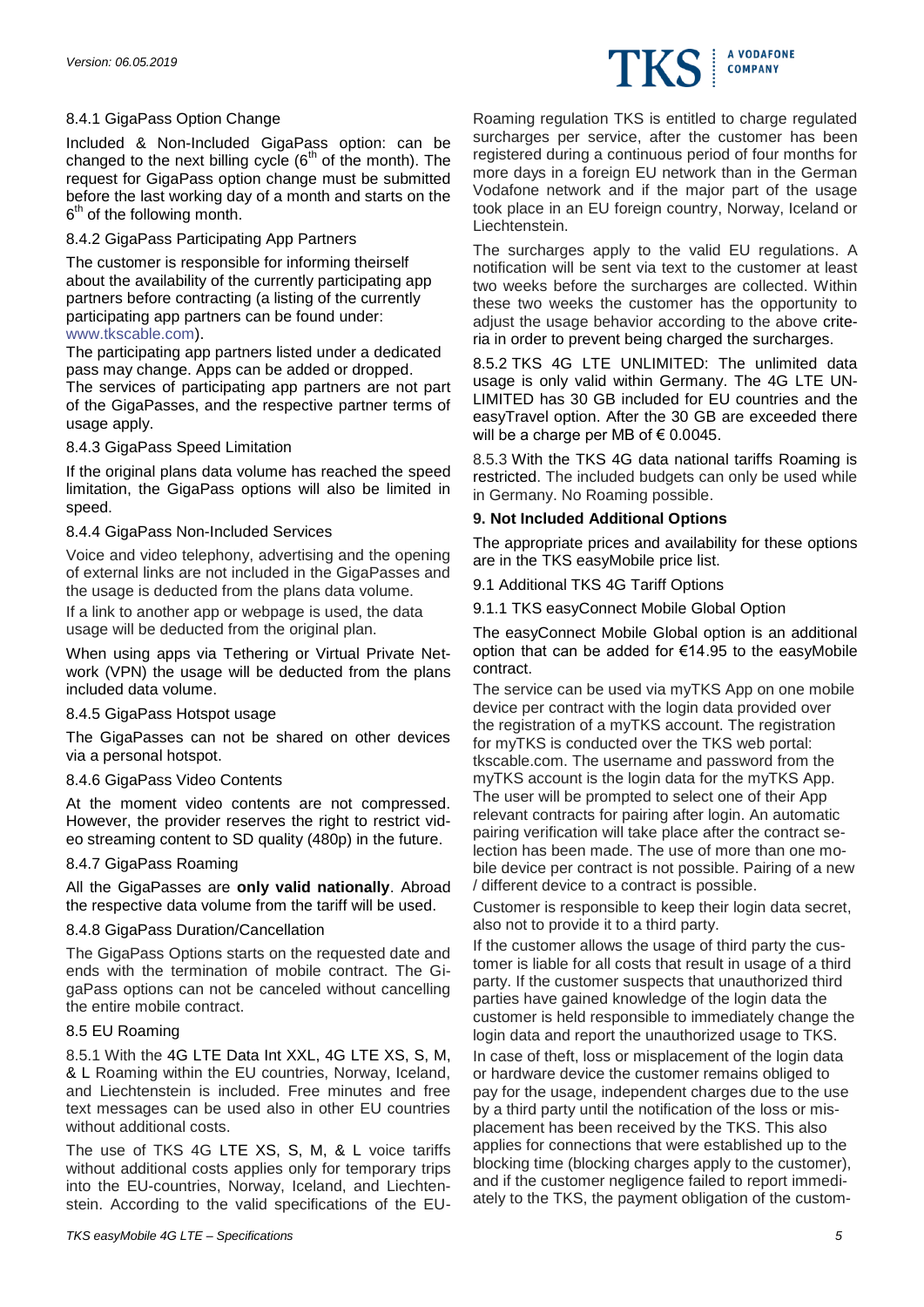

er regarding the monthly fees and minimum consumption remains unaffected.

The customer commits themselves to take over all charges which have occurred by authorized or unauthorized utilization of the service by third parties, unless the utilization is verifiable that it was beyond customer's responsibility.

The myTKS App is offered for Android (Version 5.1 or higher) and Apple iPhone (Version 10.3 or higher) devices and can be downloaded free of charge in the respective App stores

With the easyConnect Mobile Global option TKS will issue a landline number, which can be used for incoming and outgoing calls over a mobile device by using the myTKS App, provided that the customer has an activated TKS easyMobile contract.

All easyConnect Global countries (landlines and certain mobile connections), can be called free of charge according to the fair use policy. If the contract is cancelled or terminated the use of the myTKS App will be discontinued.

The myTKS App can be used over Wi-Fi or mobile data. TKS is not liable for data volume used over the mobile device by using the myTKS App without a Wi-Fi connection or for all mobile connections made without using the myTKS App. This also applies for roaming.

The fair use policy permits a maximum total talk time (incoming & outgoing calls) of 20,000 min per month over the myTKS App. After 4 hours of continuous use the connection will automatically be disconnected. Price for exceeding included fair use budget will be charged at standard Global rates (for further information refer to easyConnect price list). The myTKS App will be terminated by exceeding the fair use budget over two consequent months.

The myTKS App roaming usage is permitted. Data volume deductions may apply when the myTKS App is not used over Wi-Fi. Roaming charge for data usage may be charged if no option is booked. If a data option is booked for roaming the included option data will also be used for the myTKS App when not connected over Wi-Fi.

The customer is obligated to inform TKS when possible two weeks in advance, about any upcoming moves and to relay the new address. If the customer requests at the new location again service, TKS strives punctually to provide service at the new location presuming that all the technical requirements are given. The original landline phone number is a geographically telephone number and therefore by a move in most cases a new landline phone number must be issued.

Emergency calls can only be placed via an existing GSM connection. If the customer doesn't have any signal the call will not be possible. Emergency calls via Wi-Fi calling are not possible.

A termination request must be submitted in writing from the contract holder. Cancellations are only valid to the end of the following month. If no written cancellation is submitted the option will continue on a monthly basis with the same cancellation conditions.

### 9.1.2 easyTravel

With the easyTravel option the tariff features of the TKS 4G LTE can be used in Switzerland, Turkey, the US and Canada. easyTravel Day is preset, for further use the easyTravel week can be activated by sending a text message.

With the TKS 4G LTE UNLIMITED the data usage of easyTravel Day & Week option is according to the included EU budget from the original tariff. The included EU budget of 30 GB per billing cycle will be calculated from the use in the EU plus the usage over the easyTravel option. Exceeding 30 GB (EU & easyTravel option) will be charged at  $\epsilon$  0.0045 per MB.

easyTravel – Price per calendar day (0:00 until 23:59) according to Central European Time (CET).

### 9.1.3 Reisepaket World

For long-distance travel the Reisepaket World is available, including

- 50 minutes calltime for outgoing and incoming calls
- 50 text messages
- 100 MB datavolume

# 9.1.4 SpeedUp Options

The SpeedUp options raise the included data to the request chosen option amount.

The SpeedUp option can be added at any time and goes into effect immediately.

Not available for 4G LTE UNLIMITED or Data service plans.

The SpeedUp option starts on the requested date and ends with the termination of mobile contract. The SpeedUp option can not be canceled without cancelling the entire mobile contract.

SpeedUp Option Upgrade:

An upgrade to a higher volume SpeedUp option is permitted at anytime.

- SpeedUp Option Downgrade: A Downgrade to a lower volume SpeedUp option is not permitted.
- Unused data volume from the SpeedUp options will expire at the end of the billing cycle and will not rollover in the next billing cycle.

# 9.1.4.1 SpeedUp 1 GB

Raise the included data another 1 GB with the full LTE speed of maximum up to 500 mbps.

### 9.1.4.2 SpeedUp 3 GB

Raise the included data another 3 GB with the full LTE speed of maximum up to 500 mbps.

# 9.1.4.3 SpeedUp 6 GB

Raise the included data another 6 GB with the full LTE speed of maximum up to 500 mbps.

### 9.1.5 SpeedFlex Options

The SpeedFlex are options that can only be booked by the customer after the 100% of the data volume has been used.